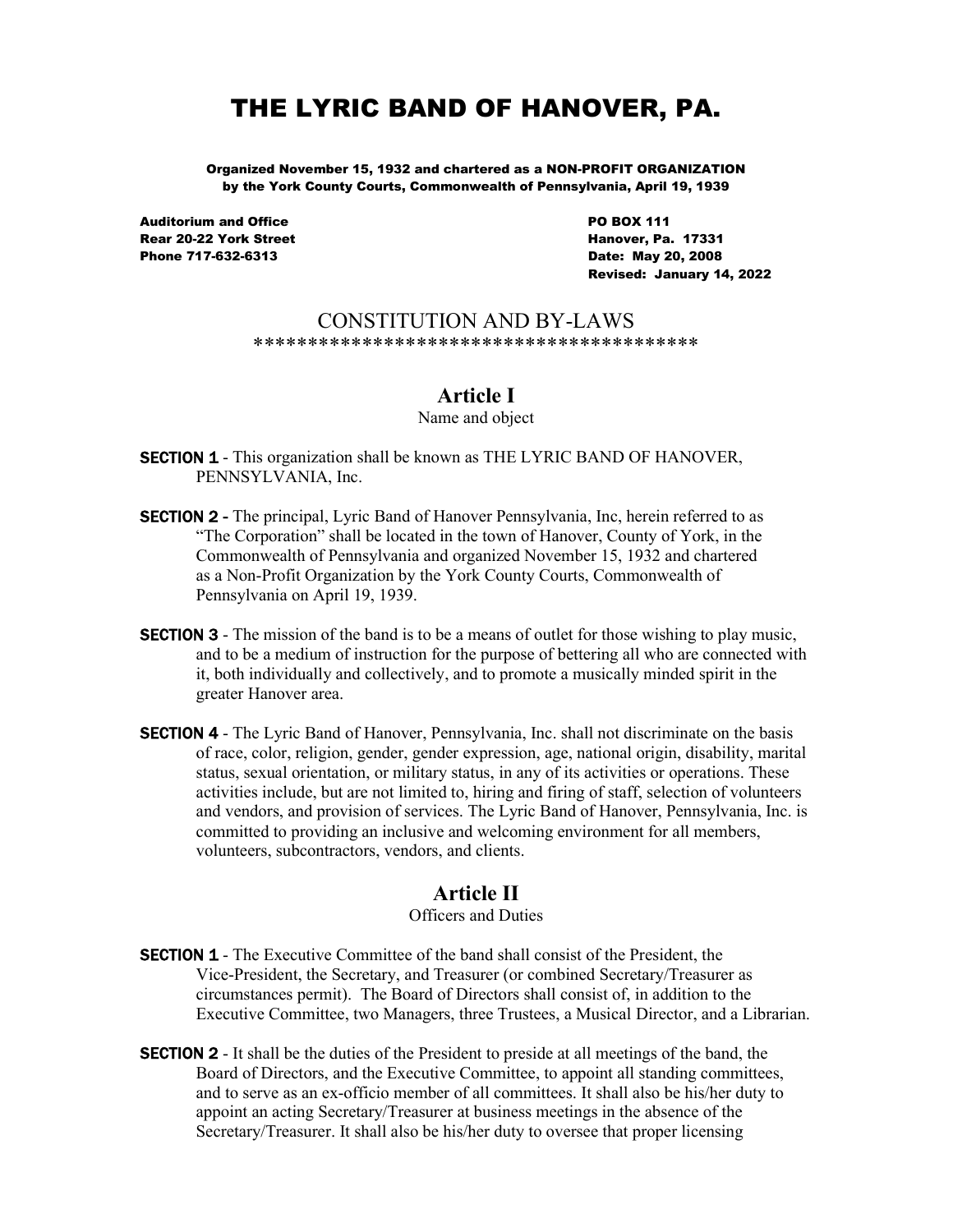procedures for fund raising activities and submission of required fees and taxes be submitted to the proper authorities.

- **SECTION 3** It shall be the duty of the Vice-President to preside in the absence of the President, and to assume the duties of the President if the President becomes unable to perform those duties.
- **SECTION 4** It shall be the duty of the Secretary to keep a record of all membership in co operation with the managers, and record minutes of all business meetings; to handle all clerical work of the band and to assist any other officer in the same capacity.
- **SECTION 5** It shall be the duty of the Treasurer to receive all monies, except for the Lyric Band Concert Series monies, of the band and to pay bills at the order of the Board of Directors or order of the band when authorized to do so. It shall also be the duty of the Treasurer to invest funds in an appropriate manner after consultation with the Board of Directors. The Treasurer will also coordinate efforts with the selected accountant (CPA) in the yearly audit.
- **SECTION 6** The office of Secretary and Treasurer may be combined as Secretary/Treasurer as circumstances may permit.
- **SECTION 7** It shall be the duty of the Trustees to keep a record of all band property and to see that all is kept in proper condition, namely; instruments, music and maintenance of the band's headquarters.
- **SECTION 8** It shall be the duties of the Musical Director to have full supervision of the band at all rehearsals, concerts and parades. He/she shall co-operate with the Managers to schedule proper personnel and instrumentation for all engagements. He/she shall also report to the managers in the event he/she would be absent from any scheduled rehearsal or engagement and the Managers shall secure a suitable substitute. It shall also be the Musical Director's responsibility to foster musical growth of the organization by selecting appropriate musical programming. The Musical Director will appoint an Associate Director pending approval by the Board of Directors. The Musical Director will also appoint appropriate personnel for section leader positions
- **SECTION 9 (A)** It shall be the duty of the Business Manager to handle all general business functions of the organization including the accepting and negotiating of performance and other contracts. The Business Manager and Personnel Manager will be responsible for approving day to day purchases of items needed for the operation of the band and functions that the band sponsors to raise money.
- **SECTION 9 (B) -** It shall be the duty of the Personnel Manager to handle the functions of contacting the appropriate personnel for the purpose of securing musicians for performances. This would be accomplished through the appointing of section leaders to man their assigned sections. Both the Personnel manager and Section leaders will consult with the Musical Director on personnel for performances.

 The Personnel Manager will keep in contact with members as to their attendance at Rehearsals. Both the Business Manager and Personnel Manager shall act as a grievance committee to settle all disputes arising among members.

Personnel Manager would also handle the Patrons list mailing and accountability of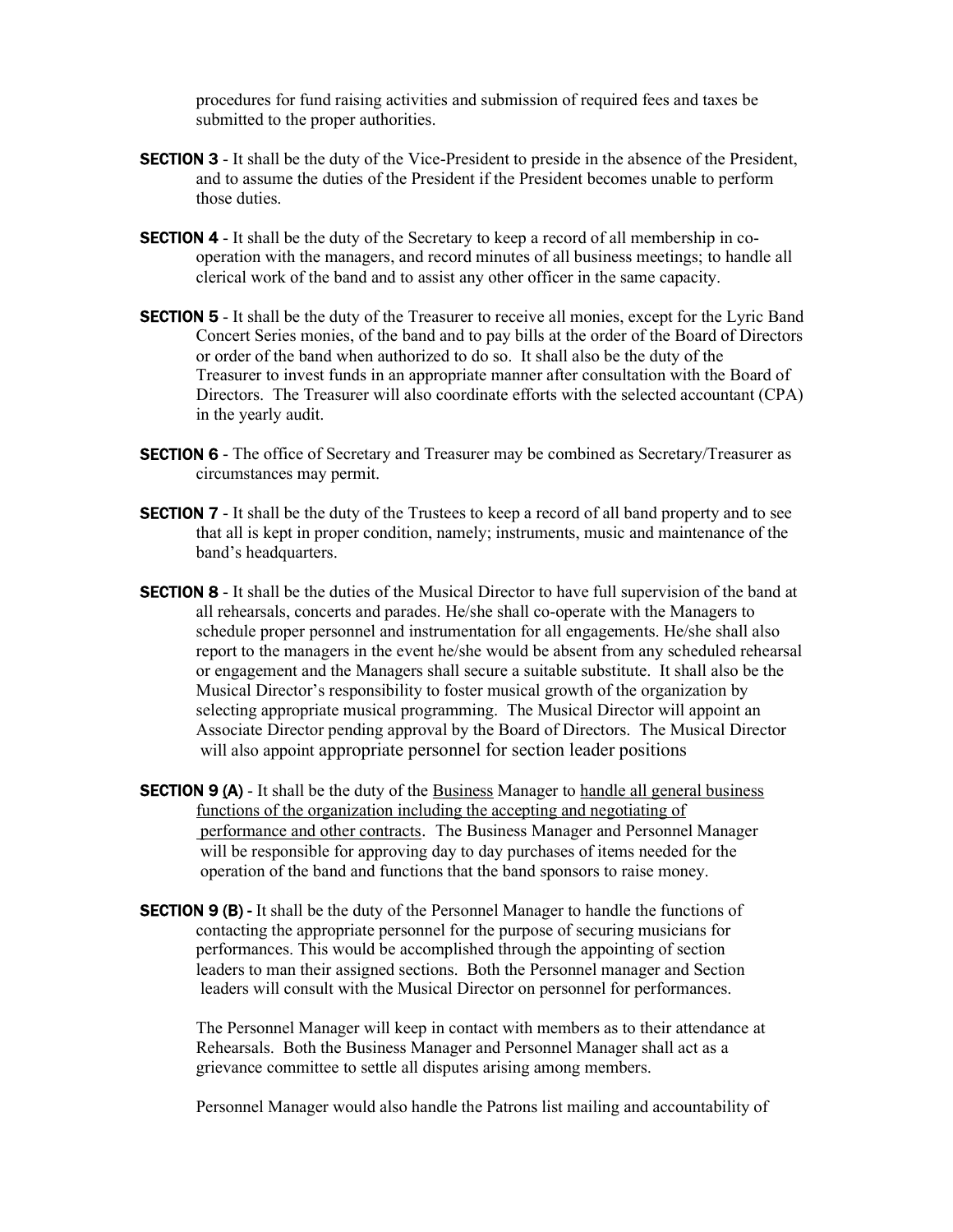the Lyric Band Concert Series Account, Payment of personnel for performances, and assist the appointed individual who handles Program Booklet project.

- **SECTION 10** It shall be the duty of the Librarian to care for all music belonging to the band, to attend to its proper distribution and collection. The Librarian will also appoint an Assistant Librarian pending approval by the Board of Directors.
- **SECTION 11** The Board of Directors shall consist of the President, Vice-President, the Secretary/Treasurer, three Trustees, two Managers, Musical Director and the Librarian. It shall be their duties to attend the meeting as prescribed in Article III, Sections 2(A) and 2(B) of these By-Laws. They shall have general charge of affairs of the organization and determine its policies, conduct all the business of the band, except when the band meets at large or unless otherwise stated in these By-Laws. It shall be their duty to have a yearly audit prepared by a professional accountant and direct the payment of all bills, taxes, and fees; and conduct any other business that is for the good and welfare of the band unless otherwise provided for in these By-Laws.
- **SECTION 12** All elected offices, except for president, shall have voting rights on the Board of Directors. In case of a tie vote the president will cast the tie-breaking vote. An Officer of the board/or person appointed to a position by an Officer of the Board may only hold one position.

# Article III

Meetings

- **SECTION 1** There shall be one annual meeting of the members to be held during the third quarter of each fiscal year, at which meeting, officers of the band are to be elected as provided in Article VI, Sections 1 and 2 and for the conduct of any business which members care to bring before the members of the organization; excepting that the President, upon direction of the Board of Directors, shall have the right to call a special meeting of the members upon giving each member a notice in writing at least one week prior to the date and time of said meeting, and further provided that at least fifteen members may petition the President to call a special meeting, after giving at least one week notice to all members of the time and place of said meeting. At a regular or special meeting fifteen members shall constitute a quorum.
- **SECTION 2** The fiscal year shall run from October 1 until September 30 of the next calendar Year.
- **SECTION 3 (A)** The Board of Directors shall meet as it is deemed necessary by the President and/or the Secretary/Treasurer, the time and place to be set by the officer calling the meeting; and the members of the committee be notified either by letter, telephone, or other electronic means of communication.
- **SECTION 3 (B)** At any meeting of the Board of Directors, four members shall constitute a quorum.

### Article IV

**Members** 

**SECTION 1** - Any person of middle school age or older, expressing a desire to become a member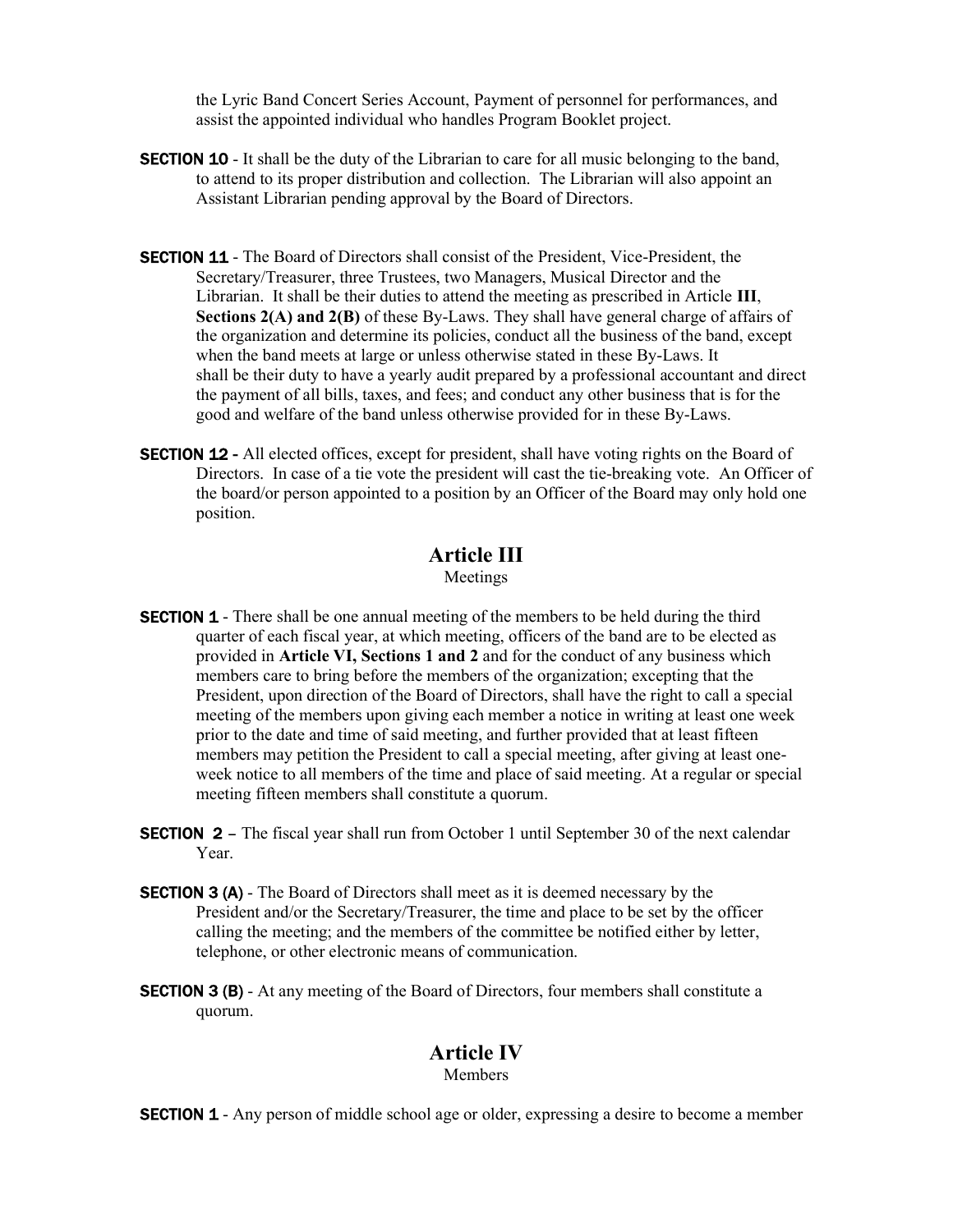of the organization may apply for membership. To apply the candidate must complete a personal information application form, and be sponsored by an existing member OR be recommended by their school band director or private instrumental instruction teacher. Each candidate will be required to pass an audition, which will consist of attending and playing in a regular rehearsal session with the band, or successfully pass an audition consisting of major and minor scales, a prepared solo, and sight-reading. If the applicant successfully plays in a competent manner as determined by the Director, and managers, the applicant will then be admitted into membership after a recommendation and vote at the next Board of Directors meeting.

- **SECTION 2** Current membership in the band shall be maintained by playing a minimum of four performances during a calendar year. All members are also required to help with Administrative and/or fund-raising activities for the organization. This requirement may be waived on an individual basis after review by the board of Directors.
- **SECTION 3 (A)** There are five (5) types of memberships in the band. They are Full Membership, Associate Membership, Life Membership, Inactive Membership, Apprentice Membership, and Social Membership.
- **SECTION 3 (B)** Full Membership Full members of the band are expected to be present at every paid performance of the band, and every rehearsal in preparation for those performances. Full members have voting rights and would be notified of an upcoming events and meetings of the band. Playing the minimum number of required performances as stated in ARTICLE IV SECTION 2 during a calendar year and fulfilling the additional requirements also stated in ARTICLE IV SECTION 2 shall maintain full membership in the band.

 Members will make their availability (or their need to be absent) known to the managers by returning their availability letters by the due date requested.

If a member intends to play a performance, they must be present at the rehearsal(s) scheduled for that performance. If they cannot attend the rehearsal, they should indicate their inability to perform that week.

 If, for whatever reason, a member finds that they must be absent from a performance after turning in their availability letter, they are required to contact the managers as soon as possible to allow replacements to be found

 Full members should seriously attempt to be present for community service performances or performances done as a donation to the Lyric Band (Spring Concerts, etc). Again, they should make their inability to participate known to the managers as early as possible. Spring and fall concerts typically require extra rehearsals and the member may request absence from a rehearsal by contacting the managers. Missing more than one rehearsal for one of these performances can only be done with the permission of the managers and the musical director and result in a reduction of stipend. Emergencies would obviously be accepted as an excuse for absence.

 All personnel playing the performance must attend the dress rehearsal in order to play the performance.

 Performers will receive a stipend for their services and are expected to be properly prepared for each performance.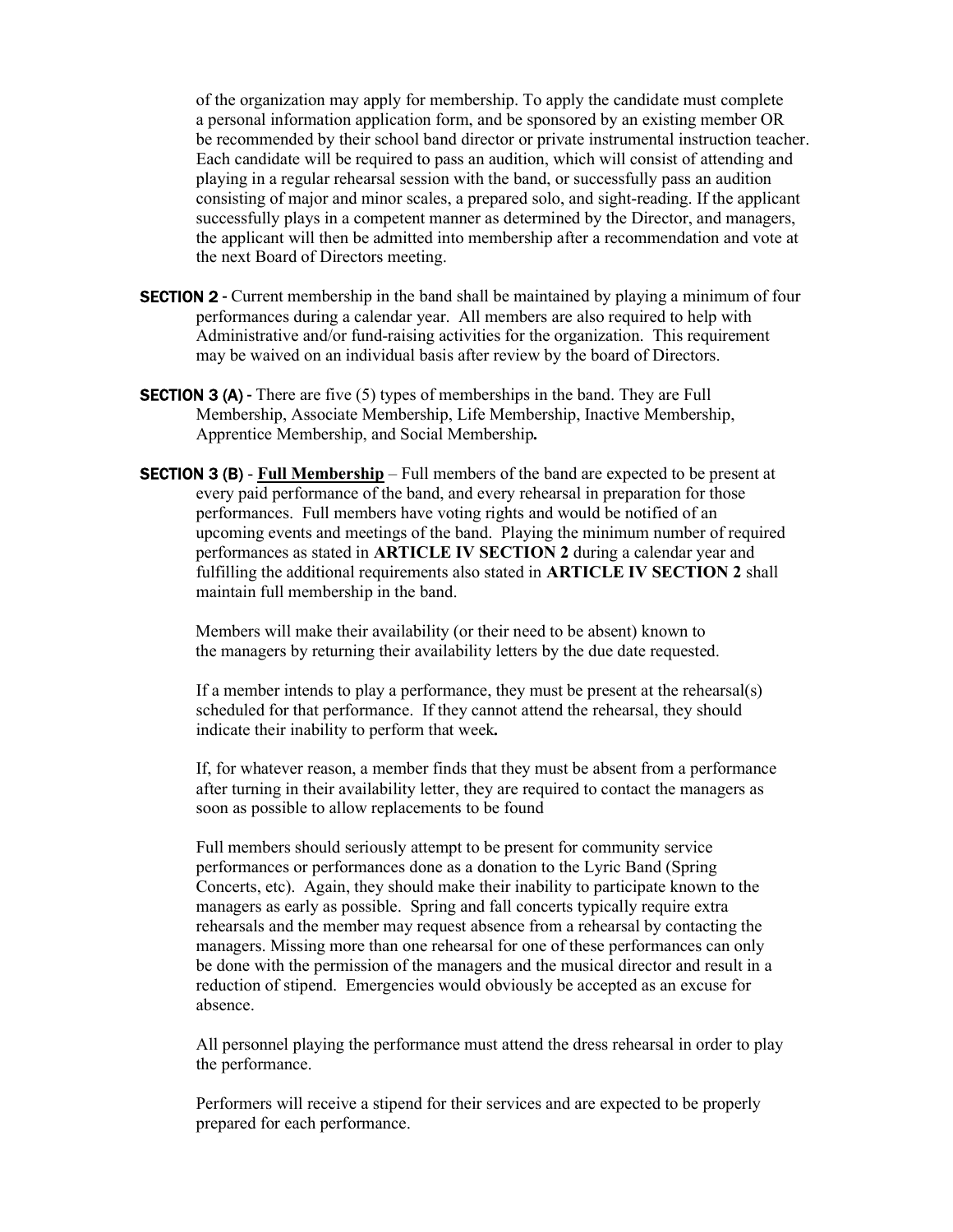Members who do not fulfill their professional obligation by being present when expected would run the risk of losing full membership, thus becoming and associate member, or possibly being dismissed in accordance with our Constitution and By- Laws.

 Members who do not wish to remain a full member must make their intentions known in writing, and submit that intent letter to the band managers.

**SECTION 3 (C)** - **Associate Membership** – Associate members will have the same rights, privileges and obligations as full members, such as voting rights, attendance at meetings and/or fundraising events, and notification of upcoming events. Associate membership in the band shall be maintained by playing the required number of performances as stated in ARTICLE IV SECTION 2 during a calendar year and fulfilling the additional requirements also stated in ARTICLE IV SECTION 2 shall maintain full membership in the band.

 Associates would also, to the best of their ability, make their availability for performances known to the band managers through the same process as the full members.

Associates will be contacted for those performances where openings exist. If they accept an engagement, they are required to attend the rehearsal(s) in preparation for that performance.

Responsibilities of attendance for Associate members are the same as for full members as listed under "Full Membership".

Performers will receive a stipend for their services and are expected to be properly prepared for each performance.

 If and opening should occur amongst the full membership of the band, all associate members of that instrument would be invited to apply for full membership in the Lyric Band. If more than one associate would be interested in an opening, an audition would be held to determine the successful candidate.

 Associate members who do not wish to continue on the roster of the Lyric Band should make their intentions known in writing to the band managers.

 Associate members who are not given the opportunity to perform in at least three performances would be allowed to maintain their membership by a waiver of the requirement by the Board of Directors.

**SECTION 3 (D) - Life Membership** – Members whose age and years of service to the band totals at least 82 are eligible for life membership. The member must have a minimum of 20 years of service.

Life members would have the same rights and privileges as full members, such as voting rights, attendance at meetings and notification of events. Life members are always welcome to attend rehearsals and play performances. When electing to perform, Life members are expected to follow the responsibilities of attendance at rehearsals in the same manner as for full members as listed under "Full Membership".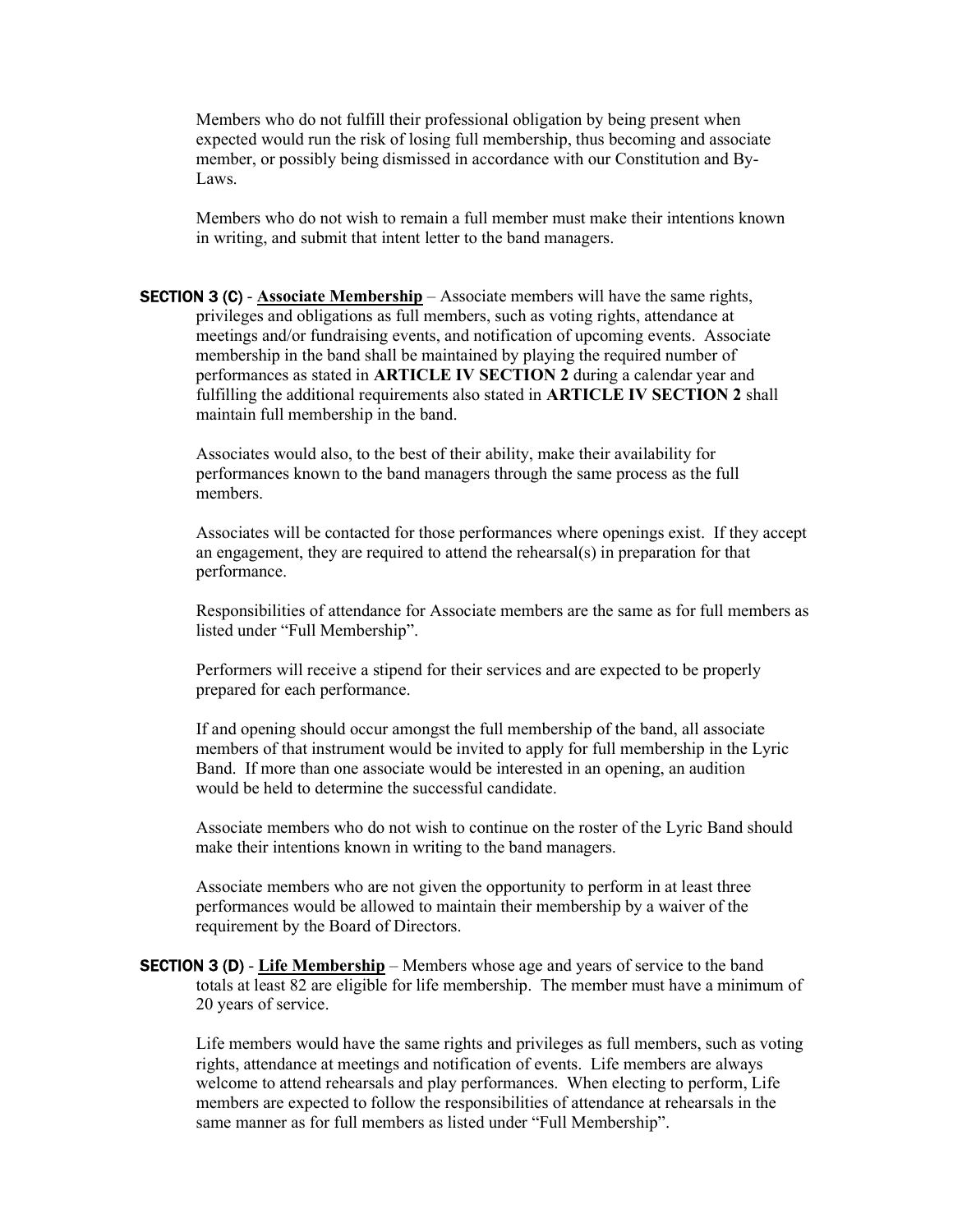All applications for life membership must be submitted to the Board of Directors for approval.

Life members are encouraged to participate in any fund-raising activities or hold any office within the structure of the band.

**SECTION 3 (E) - Inactive Membership** – Band members who wish to remain on the roster of the Lyric Band, but cannot commit to play any performances, may apply for Inactive membership. Inactive members would still have the same rights and privileges as other members, such as voting rights, and notification of and attendance at meetings of the Lyric Band.

Inactive members would not be contacted for regular performance opportunities unless a situation occurs where the need to use an inactive player arises.

Any Inactive member must notify the Band Managers or Musical Director of their intent to be considered for Associate membership. Inactive members desiring Associate membership would be required to audition as specified in the Constitution and By-Laws of the Lyric Band in order to be considered by the Music Committee.

After two (2) years, the Inactive members will be contacted by the Band Managers or Musical Director on order to determine whether they wish to remain on the membership list.

NOTE – Openings in the full membership of the band should always be filled by formal audition as specified in Article IV Section 1 of the Constitution and By-Laws. Openings in the associate membership may be filled by a rehearsal "audition" at the discretion of the managers and Musical Director. Openings in the full membership should also be advertised publicly to ensure the best players available are being hired. The audition process would also allow for the filling of any associate membership openings and expansion of the associate membership list.

**SECTION 3 (F)** - Apprentice Membership – Persons who desire to join the Lyric Band may be accepted on a provisional basis, and will be listed as Apprentice members. Apprentice members will perform non stipend performances, and will rehearse/perform with the band as such until the Musical Directors and section leader are convinced the Apprentice can be admitted as an Associate or Full member.

 Apprentice members will make their availability known to the Personnel Manager, who will inform the Conductor. Apprentices will participate in a minimum of one performance up to a maximum of three performances. Apprentices are expected to adhere to all requirements of membership as listed in Article IV, Section 2.

When the section leader and Musical Director are in agreement that the Apprentice may be granted permanent membership. The Personnel Manager and the Apprentice will be informed, and the Apprentice will be presented to the Board of Directors for approval for membership. Upon such approval, the new member will be granted full rights and privileges of Associate or Full membership as recommended by the Music committee.

**SECTION 3 (G)** – Social Membership – Anyone who desires may apply for a Social Membership in the Lyric Band. Social membership shall be maintained by helping with administrative and/or fund-raising activities for the organization. This type of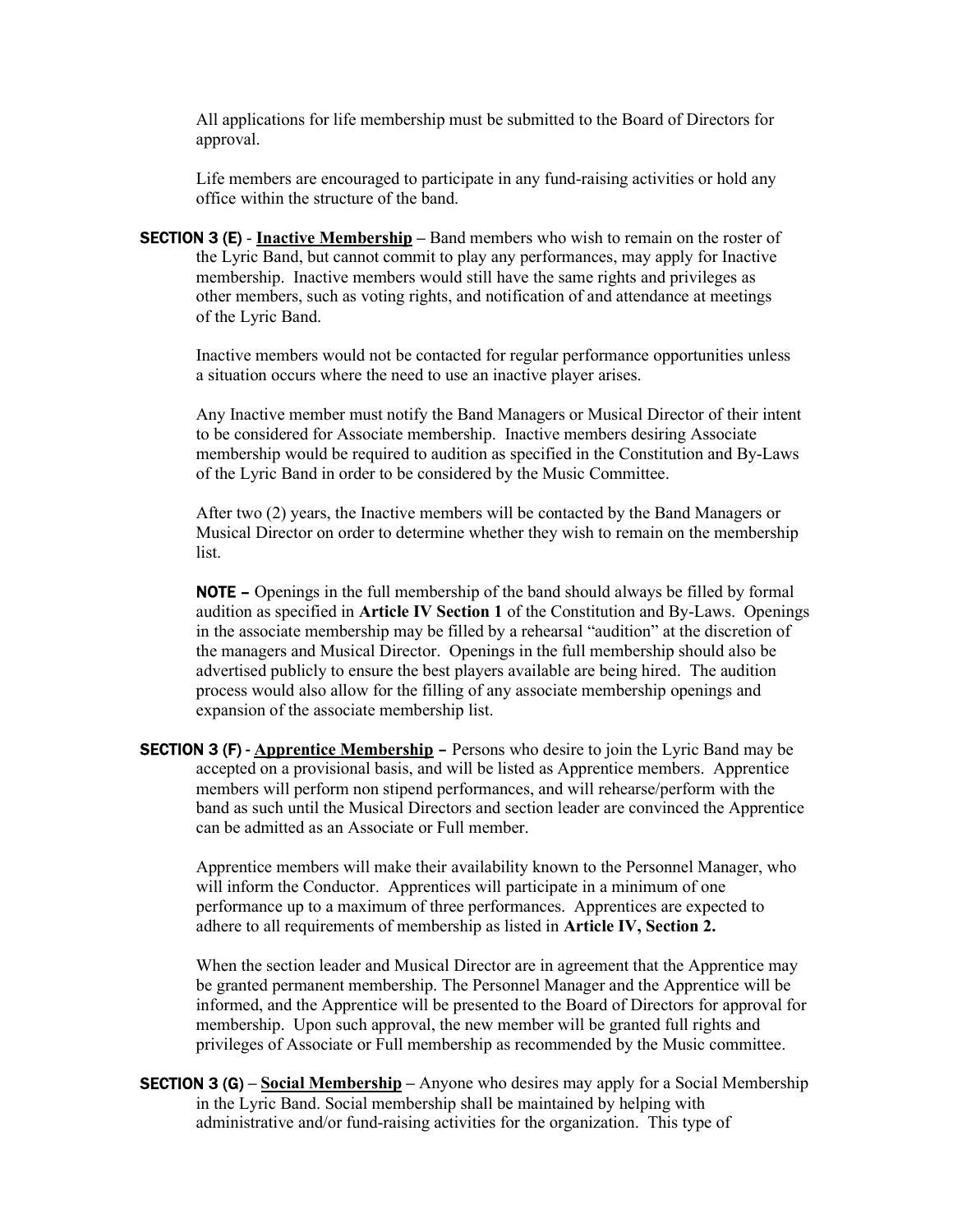membership is a non-voting membership. A Social Member may be considered to serve on a standing committee.

**SECTION 4** – A member who enters military service will be carried on the roster as an inactive member until the enlistment is completed. Upon returning the member will be reinstated to the membership that was held prior to military service.

# Article V

#### Committees

- **SECTION 1** The Music Committee shall consist of the Musical Director, Librarian, and the Managers. It shall be their decision to recommend new applicants for membership, purchase music for the band and report the purchase to the Executive Committee for payment.
- **SECTION 2** The Ways and Means Committee will oversee the operation of raising funds that are needed to conduct the operation of the band.
- **SECTION 3** The Property Committee will oversee and maintain the physical properties of the band and will be organized by the Trustees. The committee will be responsible for the transporting of equipment to and from all performances as needed. Percussion section leader will advise what equipment is needed for each performance.
- **SECTION 4** The Public Relations will oversee all communications between the band and the public.

### Article VI

#### Nomination and Election of Officers

- **SECTION 1** An election of officers for the band shall be held annually during the third quarter of each fiscal year. Those chosen shall assume their duties on the first day of the next fiscal year and shall serve for a term of one year or until their successors are elected or appointed as herein provided.
- **SECTION 2** The President shall appoint a nominating committee during the second quarter of each fiscal year. Additionally, nominations for each office may be made by voice from the floor or by resolution.
- **SECTION 3** Nominations for each office may be made by voice from the floor or by resolution.

### Article VII

Vacancies

**SECTION 1** - Vacancies for any office shall be filled by the nomination to said office by a majority of the members of the Board of Directors at the next meeting after the vacancy has occurred. Said nominee shall hold office until his/her successor is elected at the next annual meeting.

# Article VIII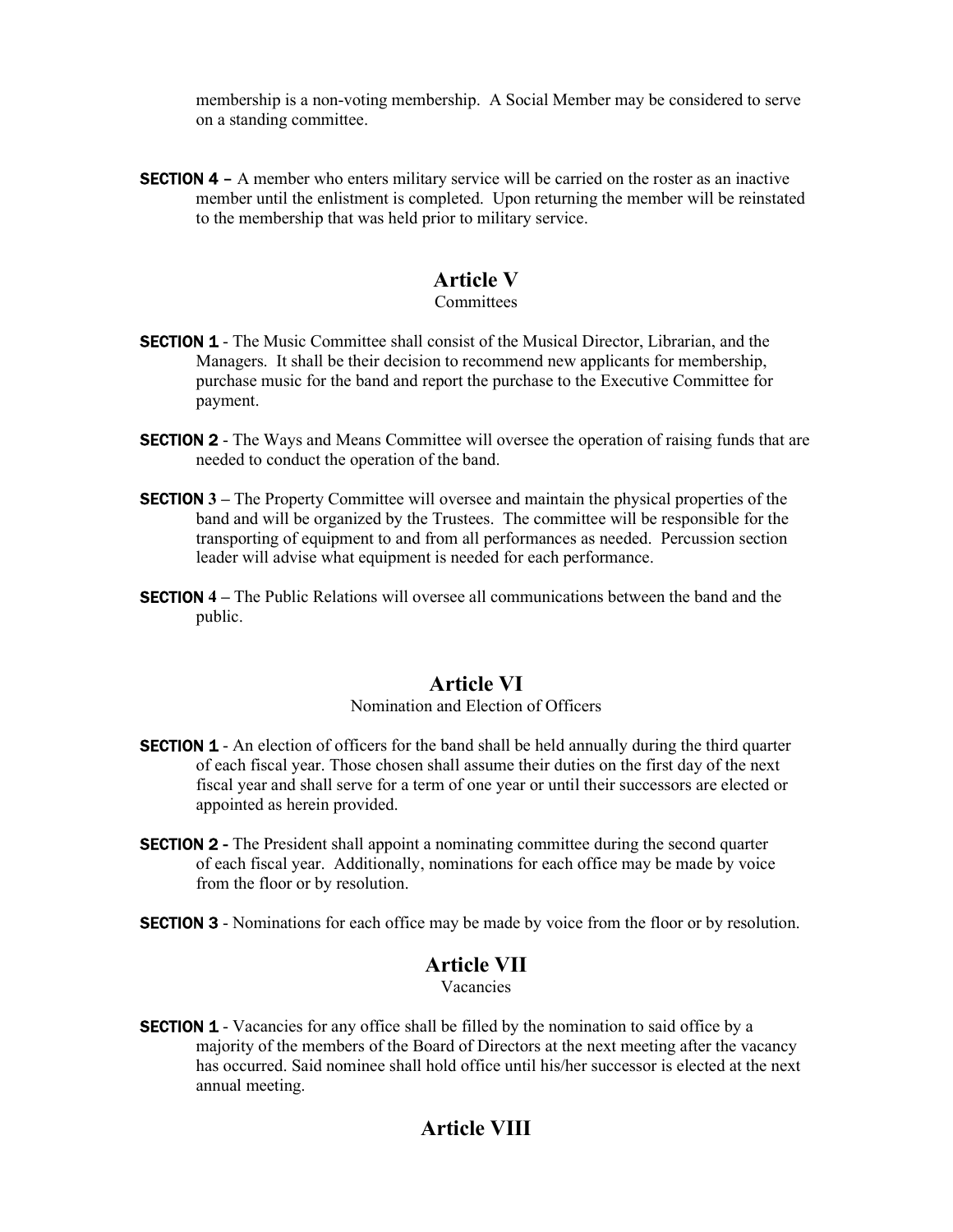#### **Dissolution**

- **SECTION 1** This organization, The Lyric Band of Hanover, Pennsylvania, Inc. shall not be dissolved without obtaining votes by individual consent or by written consent of Nine-tenths (90%) of the then existing members.
- **SECTION 2** The Corporation is organized and operated exclusively for charitable purposes (for the promotion of music and the arts) as such purposes are defined by Section 501 (c)  $(3)$  et. seq. of the Internal revenue Code (or the corresponding section of any future Internal Revenue Law of the United States). No part of the net earnings of the corporation shall inure to the benefit of, or be distributable to its members, trustees, directors, officers or other private persons, except that the corporation shall be authorized and empowered to pay reasonable compensation for services rendered and to make payments and distributions in furtherance of Section 501 (c) (3) purposes. No substantial part of the activities of the corporation shall be the carrying on of propaganda, or otherwise attempting to influence legislation, and the corporation shall not participate in, or intervene in, (including the publishing or distribution of statements) of any political campaign on behalf of, or in opposition to any candidate for public office.
- **SECTION 3** Notwithstanding any other provision of these Articles, the corporation shall not carry on any other activities not permitted to be carried on (a) by a corporation exempt from Federal Income Tax under Section 501 (c) (3) of the Internal Revenue Code (or corresponding section of any future Federal Tax Code or (b) by a Corporation contribution to which are deductible under Section  $(170)$  (c)  $(2)$  of the Internal Revenue Code (or corresponding section of any future Federal Tax Code).
- **SECTION 4** Upon dissolution of this corporation assets shall be distributed for one or more exempt purposes within the meaning of Section 501 (c) (3) of the Internal Revenue Code, or corresponding section of any future Federal Tax Code, or shall be distributed to the Federal Government, or to a State or Local Government, for a public purpose.
- **SECTION 5** However, if the named recipient, is not then in existence or no longer a qualified distributee, or is unwilling or unable to accept the distribution, then the assets of this corporation shall be distributed to a fund, foundation or corporation organized and operated exclusively for the purposes specified in Section 501 (c) (3) of the Internal Revenue Code (or corresponding section of any future Federal Tax Code).
- **SECTION 6** This Corporation shall not be permitted to do anything, which would disqualify its standings with the Internal Revenue Service as a tax-exempt organization.
- **SECTION 7** This provision of the Articles of Incorporation shall be included as part of the By-Laws of the corporation and the Articles and this section that will be included in the By-Laws shall specifically state that this section may not be amended unless certain amendments are required at sometime in the future by the Internal Revenue Service in order for it to continue to be treated as a tax-exempt organization.

#### Article IX

Removal

**SECTION 1** - The Executive Committee may remove from office, or suspend any officer from the band for neglect of duty or non-attendance at meetings, breach of trust or improper conduct while on duty. Should the officer so dealt with demand a hearing such shall be